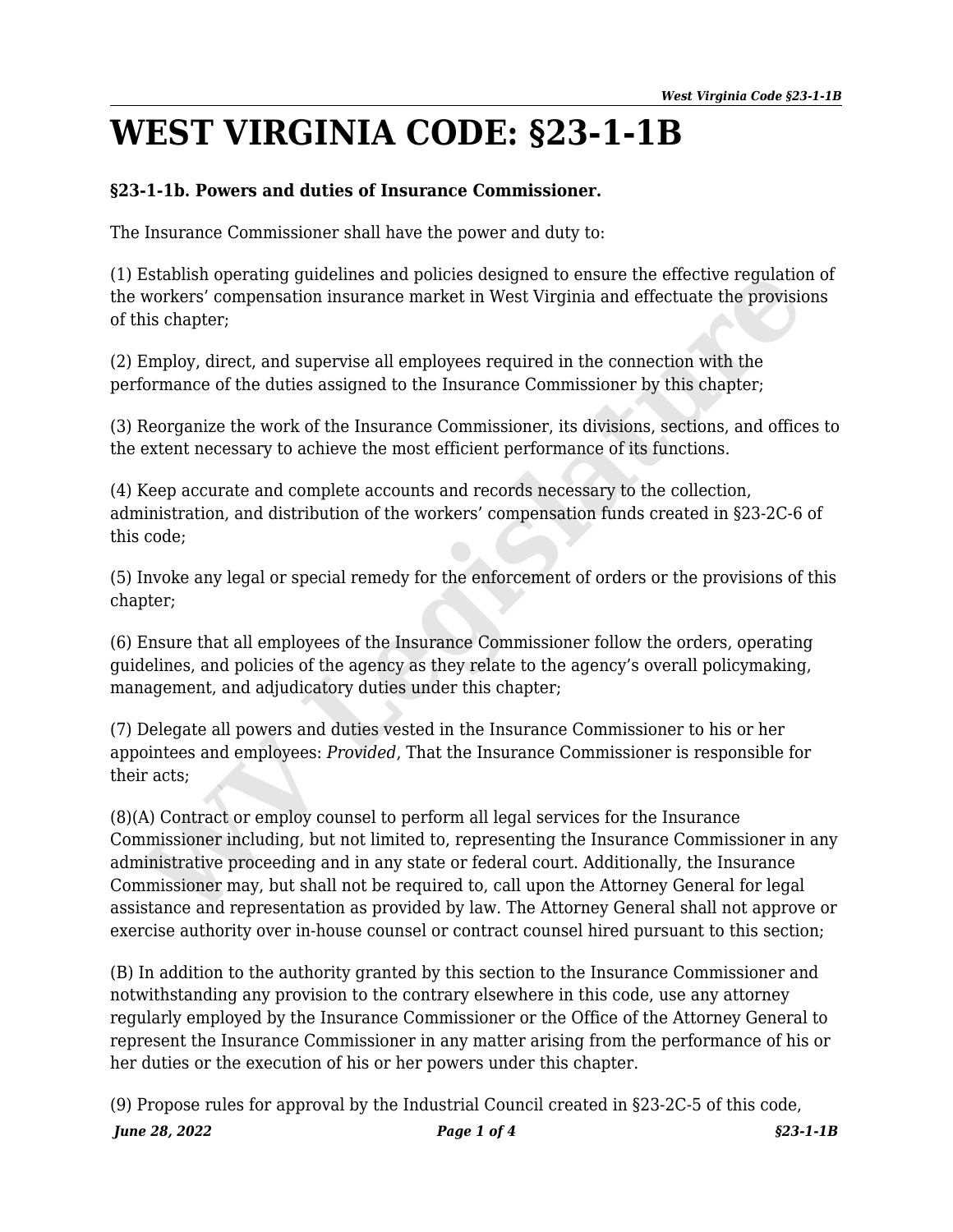under which agencies of this state shall revoke or refuse to grant, issue, or renew any contract, license, permit, certificate, or other authority to conduct a trade, profession, or business to or with any employing unit who is in default as set forth in  $\S 23-2C-19(d)(1)$  of this code or listed in the Employer Violator System with the Insurance Commissioner. The term "agency" includes any unit of state government such as officers, agencies, divisions, departments, boards, commissions, authorities, or public corporations. An employing unit is not in default if it has entered into a repayment agreement with the Insurance Commissioner and remains in compliance with its obligations under the repayment agreements;

(A) The rules shall provide that, before granting, issuing, or renewing any contract, license, permit, certificate, or other authority to conduct a trade, profession, or business to or with any employing unit, the designated agencies shall review a list or lists provided by the Insurance Commissioner of employers that are in default. If the employing unit's name is not on the list, the agency, unless it has actual knowledge that the employing unit is in default, may grant, issue, or renew the contract, license, permit, certificate, or other authority to conduct a trade, profession, or business. The list may be provided to the agency in the form of a computerized database or databases that the agency can access. Any objections to the refusal to issue or renew shall be reviewed under the appropriate provisions of this chapter. The prohibition against granting, issuing, or renewing any contract, license, permit, certificate, or other authority under this subdivision shall remain in full force and effect as promulgated under §21A-2-6 of this code until the rules required by this subdivision are promulgated and in effect; I remains in compliance with its obligations under the repayment agreements;<br>The rules shall provide that, before granting, issuing, or renewing any contract, licenting, it<br>emit, certificate, or other authority to conduct

(B) The rules shall also provide a procedure allowing any agency or interested person, after being covered under the rules for at least one year, to petition the Insurance Commissioner to be exempt from the provisions of the rules;

(10) Deposit to the credit of the appropriate special revenue account or fund, notwithstanding any other provision of this code and to the extent allowed by federal law, all amounts of delinquent payments or overpayments, interest, and penalties thereon and attorneys' fees and costs collected under the provisions of this chapter. The amounts collected shall not be treated by the Auditor or Treasurer as part of the general revenue of the state;

(11) Regularly audit or examine and monitor programs established by self-insured employers or third-party administrators under this chapter to ensure compliance with the Insurance Commissioner's rules and the law;

(12) Oversee the Insurance Fraud Unit that has the responsibility and authority for investigating and controlling insurance fraud and workers' compensation fraud in the State of West Virginia as set forth in §33-41-1 *et seq*. of this code. The fraud unit shall be under the supervision of an inspector general, who shall be appointed by the Insurance Commissioner. Nothing in this section shall preclude private carriers from independently investigating and controlling abuse.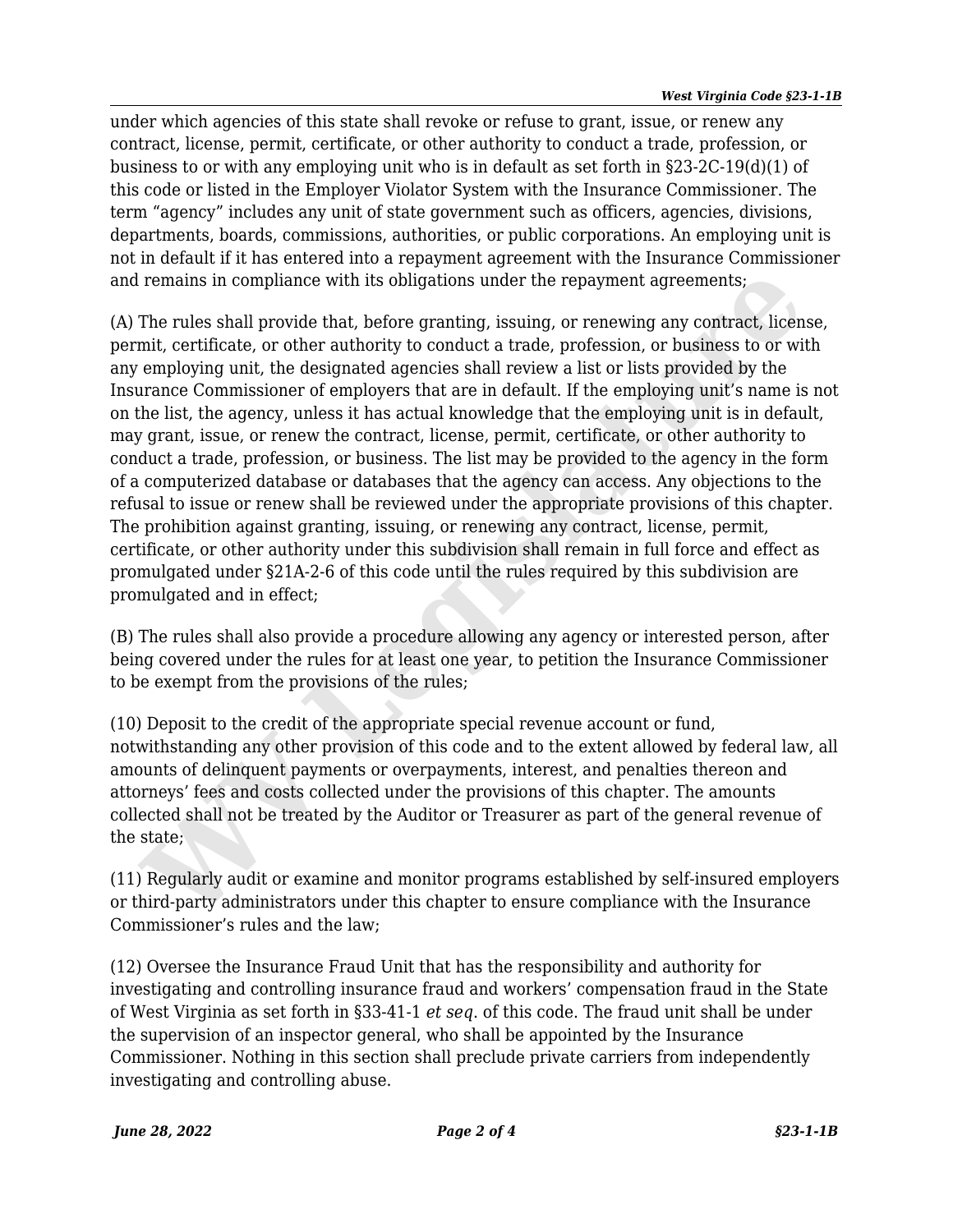(A) The inspector general shall, with the consent and advice of the Insurance Commissioner, employ all personnel as necessary for the institution, development and finalization of procedures and investigations which serve to ensure that only necessary and proper workers' compensation benefits and expenses are paid to or on behalf of injured employees. Qualification, compensation, and personnel practice relating to the employees of the fraud and abuse unit, including that of the position of inspector general, shall be governed by the provisions of the statutes and rules of the classified service pursuant to §29-6-1, *et seq*. of this code. The inspector general shall supervise all personnel;

(B) The fraud unit shall have the following powers and duties:

(i) The fraud unit will take action to identify and prevent and discourage any and all fraud and abuse;

(ii) The fraud unit, in cases of criminal fraud, has the authority to review and prosecute those cases for violations of §23-1-1 *et seq*., §33-1-1 *et seq*., §61-3-1 *et seq*., and §61-4-5 of this code, as well as any other criminal statutes that may be applicable. In addition, the fraud unit not only has the authority to prosecute and refer cases involving criminal fraud to appropriate state authorities for prosecution, but it also has the authority, and is encouraged, to cooperate with the appropriate federal authorities for review and possible prosecution, by either state or federal agencies, of cases involving criminal fraud concerning the Workers' Compensation System in West Virginia; and i code. The inspector general shall supervise all personnel;<br>The fraud unit shall have the following powers and duties:<br>The fraud unit will take action to identify and prevent and discourage any and all frau<br>abuse;<br>The fra

(iii) The fraud unit is expressly authorized to initiate investigations and participate in the development of, and if necessary, the prosecution of any health care provider, including a provider of rehabilitation services and in-home caretaker, alleged to have violated the provisions of §23-4-3c of this code;

(C) Specific personnel, designated by the inspector general, shall be permitted to operate vehicles owned or leased for the state displaying Class A registration plates;

(D) Notwithstanding any provision of this code to the contrary, specific personnel designated by the inspector general may carry handguns in the course of their official duties after meeting specialized qualifications established by the Governor's Committee on Crime, Delinquency and Correction, which qualifications shall include the successful completion of handgun training provided to law-enforcement officers by the West Virginia State Police: *Provided*, That nothing in this subsection shall be construed to include the personnel so designated by the inspector general to carry handguns within the meaning of the term lawenforcement official as defined in §30-29-1 of this code;

(E) The fraud unit is not subject to any requirement of §6-9a-1 et seq. of this code and the investigations conducted by the fraud unit and the materials placed in the files of the unit as a result of any such investigation are exempt from public disclosure under the provisions of chapter 29B of this code;